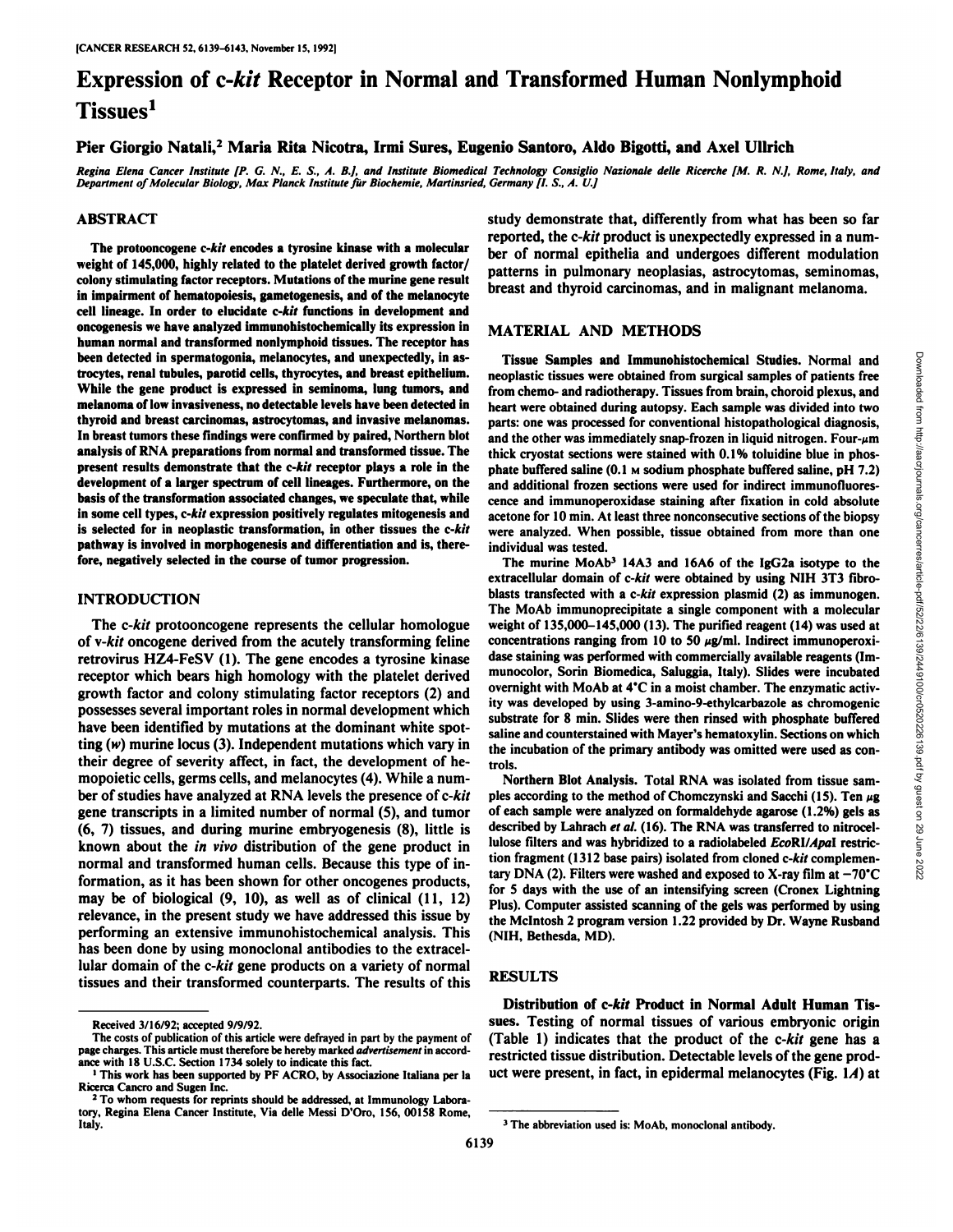| Table 1 Expression of c-kit gene product in normal adult human tissues |  |  |
|------------------------------------------------------------------------|--|--|
|------------------------------------------------------------------------|--|--|

| <b>Negative</b> | Retina $(1)$ , $a$ ciliary body $(1)$ , choroidal plexuses $(1)$ , hypophysis<br>$(1)$ , peripheral nerves $(2)$ , lung $(5)$ , bronchus $(2)$ , liver $(2)$ ,<br>stomach (3), pancreas (2), gall bladder (1), jejunum (2),                                                                           |
|-----------------|-------------------------------------------------------------------------------------------------------------------------------------------------------------------------------------------------------------------------------------------------------------------------------------------------------|
|                 | colon-rectum (4), epididymis (1), fallopian tubes (2), ovary<br>(2), uterine cervix (2), urinary bladder (1), smooth muscle<br>(2), placenta (2), keratinocytes (adnexa), spleen (2),<br>prostate (1), seminal vesicles (1), thymic epithelium (2),<br>endometrium (2), myocardium (1), adrenals (2). |
| <b>Positive</b> | Basal portion of renal distal tubules (3), acinar cells of parotid<br>(2), spermatogonia (2), thyrocytes (2), melanocytes (6),<br>alveolar and ductal cells of mammary epithelium (6),<br>astrocytes (2), Purkinje cells (1), isolated small size vessels.                                            |

<sup>a</sup> Numbers in parentheses, number of individuals tested. Avidin/Biotin indirect immunoperoxidase staining.

all body sites, in large cells located along the basement mem brane of the seminiferous tubules and in granular cells which were abundant in the submucosae. While, in most cases, the latter cells clearly displayed the morphological features of mast cells, in a number of instances their histological nature could not be firmly established. An occasional finding was the stain ing of the capillary walls. Additional tissue reactivities were the staining of  $(a)$  the basal portion of distal renal tubules,  $(b)$  the parotid acinar cells,  $(c)$  thyrocytes, and  $(d)$  alveolar and ductal breast epithelium (Fig.  $1B$ ) of astrocytes and Purkinje cells. In normal tissues the expression of the epitope identified by MoAb 14A3 was clearly associated with the cell plasma membrane. In all specimens tested with no detectable stain, the reactivity re mained unchanged by using a higher concentration (50  $\mu$ g/ml) of MoAb 14A3, prolonging the incubation time of the tissue substrates with the primary antibody, and using an equimolar pool of MoAb 14A3 and 16A6.

Changes in Expression of c-kit Oncogene Product in Human Solid Tumors. Immunohistochemical testing of a variety of primary solid tumors (Table 2) demonstrated that the product of the c-kit gene is expressed in a limited number of tumor histotypes. The receptor was found, in fact, in all seminomas (Fig.  $1C$ ), including dysgerminoma and gonadoblastoma and in all microcytomas tested, in 50% of the pulmonary adenocarci nomas. and less frequently in squamous and large cell tumors (Fig. 1D). On the contrary, in astrocytomas (18 cases tested), in breast (Fig. 1E), and in thyroid carcinomas a consistent lack of expression of the c-kit product was observed. Northern blot analysis of c-kit mRNA performed in eight paired tumor-nor mal tissue specimens indicated in all instances that the negative immunohistochemical reactivity correlates with a lack of the specific transcript. Two representative cases are shown in Fig. 2. Although the decrease of the receptor molecule to undetectable levels appeared to be independent from tumor histotype and degree of differentiation, in cutaneous malignant mela noma (Fig.  $1F$ ) a progressive decrease in reactivity with MoAb 14A3 was associated with increasing dermal invasiveness of the tumor (13). A low number of positive tumors were found in malignancies of the urinary bladder, ovary, and kidney. As an occasional finding, high levels of c-kit product were expressed in primary and metastatic tumors by unidentified interstitial cells and by small sized vessels (Fig.  $1E$ ).

# DISCUSSION

Changes in the structure and level of expression of growth factor receptors are clearly implicated in the process of abnor mal growth control and transformation (for review see Refs. 17 and 18). Their increasing identification in a number of malig

6140

nancies provides information both on the molecular basis for their oncogenic potential and on their role in cell growth and differentiation (19, 20), and offers experimental models to de fine the intracellular pathways of signal transduction (21).

Furthermore, the structure of the growth factor receptor, characterized by a large extracellular domain mediating ligand binding and receptor-ligand internalization, makes them ideal targets in immunodiagnostic and therapeutic protocols which use monoclonal antibodies to either the cell surface functional domain or to the ligand. Using newly developed monoclonal antibodies to the extracellular domain of the c-kit protoonco gene product, in the present study we have analyzed the tissue and tumor specificity of this gene product. The results of this study, derived from an extensive immunohistochemical phenotyping, have shown that the c-kit product displays a tissue dis tribution wider than that so far demonstrated from genetic and molecular biology analysis (4, 5). In fact, while c-kit has been<br>confirmed in epidermal melanocytes and in germinal cells, low<br>levels of expression of the receptor have been detected also in<br>thyrocytes, in parotid acinar confirmed in epidermal melanocytes and in germinal cells, low levels of expression of the receptor have been detected also in thyrocytes, in parotid acinar cells, and in some cases in the basal portion of distal renal tubules. Furthermore, high levels have been found in mammary epithelium. In contrast to what has been reported on RNA analysis performed on murine tissues, no c-kit product has been detected immunohistochemically in human placenta (4). This wider tissue distribution of c-kit in different epithelia further underlines the pleiotropic function (8) of this receptor molecule and raises the possibility that c-kit ligand interactions may also result in a spectrum of different cellular activities. The recent identification of the c-kit ligand (22-25) will undoubtedly facilitate the detailed investigation of these functions. Analysis of transformed tissues has demon strated that c-kit undergoes different patterns of modulation. As reported by Strohmeyer et al. (7), at the RNA level we have detected c-kit receptor in all the seminomas tested but not in any of the embryonal carcinomas. Also of interest, the two cases of dysgerminoma and gonadoblastoma, which share the same histogenesis with seminoma (26), were found immunoreactive. At variance from what has been described by Sekido et al. (6), who identified c-kit transcript only in small cell lung cancer, we

Table 2 Change in expression of the c-kit gene product in solid tumors

| <b>Tumor</b> from               | <b>Fraction positive</b>                      |  |
|---------------------------------|-----------------------------------------------|--|
| Breast (mixed histiotype)       | 10/80 (tumor cells and<br>occasionally septa) |  |
| Thyroid (mixed histiotype)      | 2/14 (follicular carcinomas)                  |  |
| Lung (mixed histiotype)         | 22/49                                         |  |
| Microcytoma                     | 7/7                                           |  |
| Adenocarcinoma                  | 10/21                                         |  |
| Squamous carcinoma              | 3/14                                          |  |
| Large cell carcinoma            | 2/7                                           |  |
| <b>Testis</b>                   | 8/8                                           |  |
| Seminoma                        | 6                                             |  |
| Disgerminoma                    |                                               |  |
| Gonadoblastoma                  |                                               |  |
| Embryonal carcinoma             | 0/3                                           |  |
| Colon-rectum                    | 0/19                                          |  |
| Liver                           | 0/11                                          |  |
| <b>Pancreas</b>                 | 0/3                                           |  |
| Stomach                         | 0/9                                           |  |
| Endometrium                     | 0/10                                          |  |
| Skin (mixed histiotype)         | 0/15                                          |  |
| Urinary bladder                 | 3/10 (tumor cells)                            |  |
| Prostate                        | 0/6                                           |  |
| Ovary (mixed histiotype)        | 2/15 (tumor cells)                            |  |
| Brain (mixed histiotype)        | 3/36 (tumor cells)                            |  |
| Soft tissues (mixed histiotype) | 0/11                                          |  |
| Kidney                          | 1/12 (tumor cells)                            |  |
| Adrenal                         | 0/2                                           |  |
| Melanocytes                     | 22/31 (tumor cells)                           |  |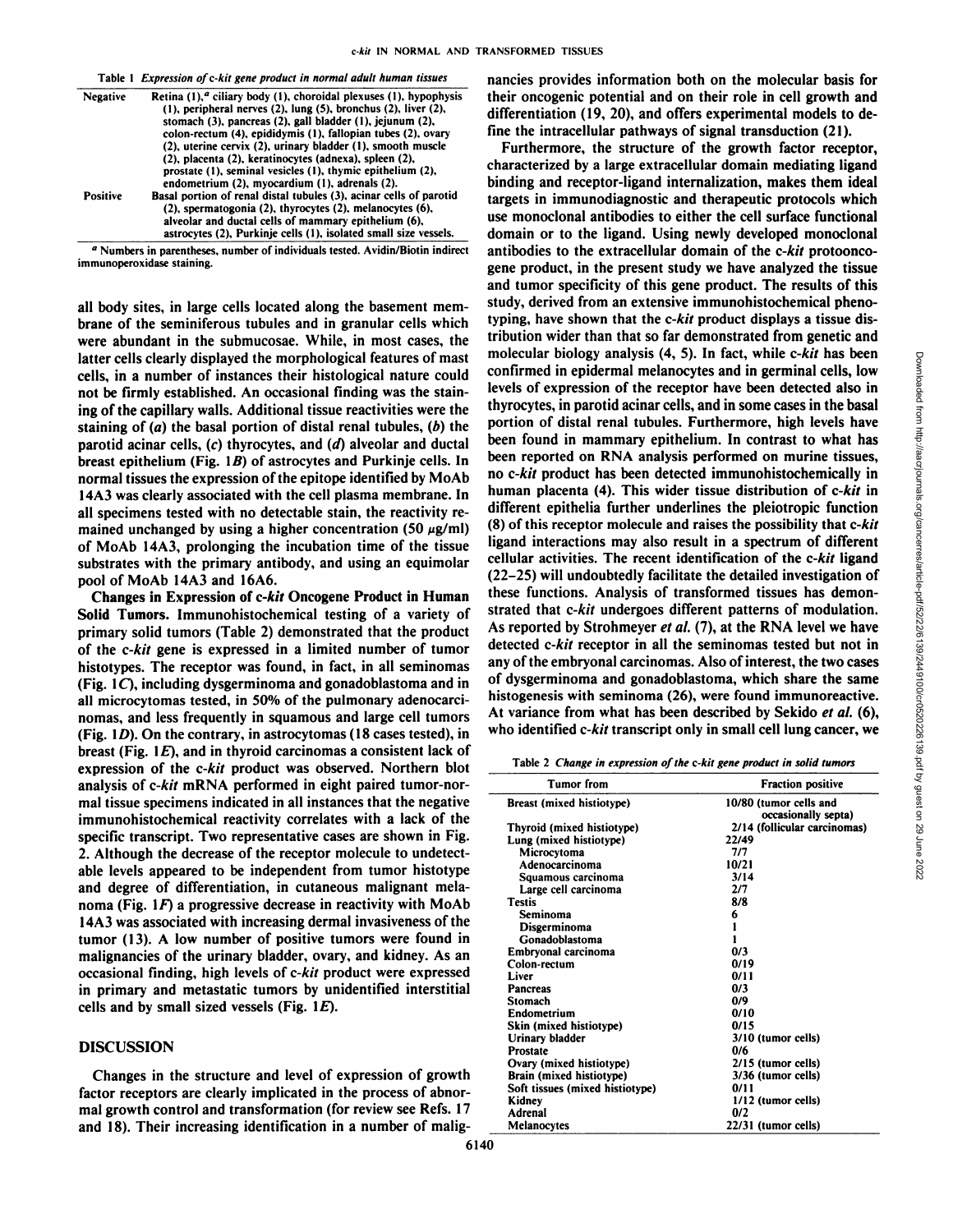

Fig. 1. Expression of the receptor encoded by c-kit protooncogene in normal and transformed human tissues as detected by indirect avidine-biotine immunoperoxidase stain using MoAb 14A3 on 4-µm cryostat sections. The antibody decorates homogeneously melanocytes (*arrow*) in the epidermis overlying an intradermal nevus (\*) (A) and the plasmamembrane of normal mammary epithelium (B). The receptor is expressed by seminoma cells (C) and by an undifferentiated large cell lung carcinoma (D). No detectable levels of the gene product are expressed by cells of a breast carcinoma (E). A case of early invasive cutaneous melanoma displays heterogeneous levels of the receptor. In the mammary tumor som  $bar = 20 \mu m$ ; *C-F:*  $bar = 13 \mu m$ ).

found that detectable levels of c-kit protein product are ex pressed also by other lung tumor carcinomas, thus indicating that c-kit expression does not reflect a unique biological feature of these neuroendocrine tumors. Nonetheless, c-kit receptor in small cell lung cancer may be of functional relevance in this malignancy which is influenced in its growth by autocrine and paracrine mechanisms (27). A completely different pattern of expression of c-kit has been found, on the other hand, in astrocytomas, thyroid carcinomas, mammary tumors, and in malig

nant melanoma. In these malignancies a significant decrease in *c-kit gene product has been observed. Furthermore, in primary* melanoma (13), these changes are clearly associated with the degree of tumor progression (28), i.e., dermal invasiveness. Although the molecular basis of these changes is still incompletely defined, in some mammary tumors they can be correlated with the lack of RNA specific transcript. The apparent paradox of the conflicting pattern of expression of the c-kit receptor in tumors of different histiotype may be reconciled, considering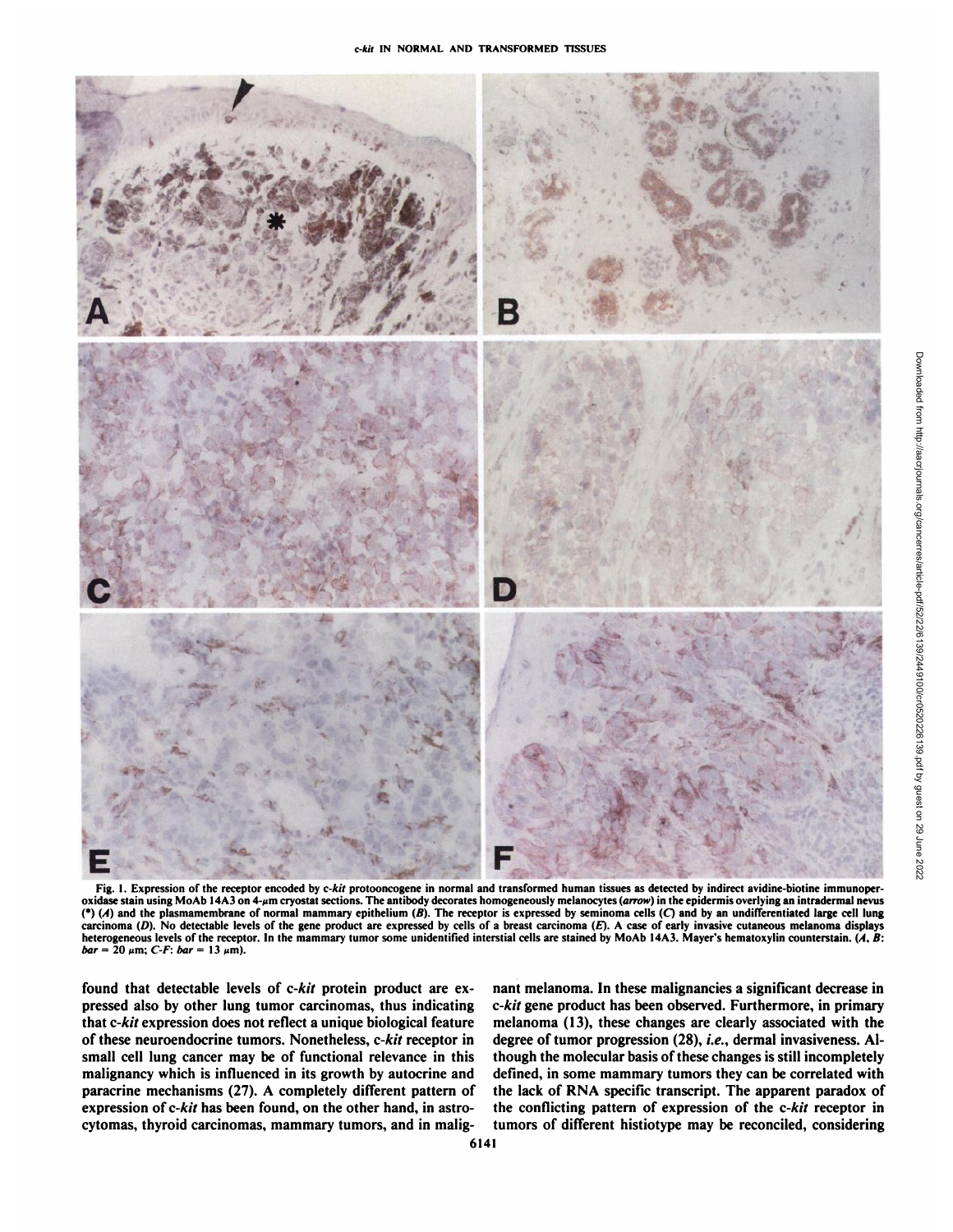# $T<sub>1</sub>$ N<sub>1</sub> 186  $\mathbf{a}$ 126 042 010l oxo  $N<sub>2</sub>$  $T<sub>2</sub>$ ,u u.ACT IN  $N_1$   $T_1$   $N_2$   $T_2$

Fig. 2. Computer assisted image analysis of Northern blot analysis of total RNA isolated from two breast carcinomas  $(T_1, T_2)$  and from corresponding autologous normal breast epithelium  $(N_1, N_2)$ . Bottom, hybridization patterns of the RNA samples with actin probe. The transformed samples display no measurable levels of the specific transcript. Ordinate, reported arbitrary densitometric values.

the dual effect of some oncogene products in different cell lin eages. Thus, both v-ras and v-src oncoproteins can cause the differentiation of PC12 cells  $(29, 30)$ , whereas they act as potent transforming genes in other cell types (31, 32). Likewise the *c-fms product, which is the receptor for the colony stimulating* factor, is important in regulating the survival and differentia tion of mononuclear phagocytic cells (33), while behaving as a transforming protein upon transduction in fibroblasts (34). In this context our data suggest that the c-kit receptor may exert potent mitogenic effects in some cell types, thus undergoing positive selection during tumor progression. In contrast in other cell lineages, i.e., melanocytes and mammary epithelium, the c-kit product may be important in regulating cell differen tiation and tissue morphogenesis, and for this reason the loss of its expression may be a required step during tumorigenesis. The possibility of transfecting the c-kit gene in transformed cells of defined proliferative patterns and tumorigenicity may offer a model to investigate this issue. The finding that high levels of *c-kit product could be occasionally expressed by cells of the* tumor interstitium suggests that this receptor can be induced by environmental factors of still undefined nature. In conclusion, the present study has provided the experimental basis for future areas of investigation on the physiological role of c-kit in the differentiation of some epithelia and on its pathogenetic rele vance in the onset and maintenance of the transformed state in<br>mouse and is the ligand for the c-kit tyrosine kinase receptor. Cell, 63: a number of cell lineages.

#### ACKNOWLEDGMENTS

The technical help of Cristina Valentini and Cynthia Full and the secretarial assistance of Maria Vincenza Sarcone are gratefully ac knowledged.

## **REFERENCE**

- 1. Beswer, P., Murphy, J. E., George. P. C, Qui, F., Bergold, P. J., Lederman, L., Snyder, H. W., Jr., Brodeur, D., Zuckerman, E. E., and Hardy, W. D. A new acute transforming feline retrovirus and relationship of its oncogene *v-kit with the protein kinase gene family. Nature (I mid.). 320: 415-421,* 1986.
- 2. Yarden, Y., Kuang. W. S., Yang-Feng, T., Coussens. L., Munemitsu, S., Dull, T. J., Chen, E., Schlessinger. J., Francke, U., and Ullrich, A. Human protooncogene c-kit, a new cell surface receptor tyrosine kinase for an unidentified ligand. EMBO J., 6: 3341-3351, 1987.
- 3. Geissler, E. N., Ryan, M. A., and Housman, D. E. The dominant white spotting  $(w)$  locus of the mouse encodes the c-kit proto-oncogene. Cell, 55: 185-192, 1988.<br>4. Dubreuil, P., Rottapel, R., Alastair, D. R., Lesley, F., and Bernstein, A. The
- three distinct cell lineages. Ann. NY Acad. Sci., 599: 58-65, 1990.
- 5. Majumder, S., Brown, K., Qiu, F. H., and Besmer, P. c-kit protein, a trans membrane kinase: identification in tissues and characterization. Mol. Cell. Biol., 8: 4896-4903, 1988.
- 6. Sekido, Y., Obata, Y., Ueda, R., Hida, T., Suyama, M., Shimakata, K., Ariyoshi, Y., and Takahashi, T. Preferential expression of c-kit protoonco gene transcripts in small cell lung cancer. Cancer Res., 51: 2416-2419, 1991.
- 7. Strohmeyer, T., Peter, S., Hartmann, M., Munemitsu, S., Ackermann, R., Ullrich, A., and Slamon, D. Expression of the hst-l and c-kit protooncogenes in human testicular germ cell tumors. Cancer Res., 51: 1811-1816, 1991.
- 8. Keshet, E., Lyman, S. D., Williams, D. E., Anderson, D. M., Jenkins. N. A., Copelan, N. G., and Parada, L. F. Embryonic RNA expression patterns of the *c-kit receptor and its cognate ligand suggest multiple functional roles in* mouse development. EMBO J., 10: 2425-2435, 1991.
- 9. Furth, M. E., Aldrich, T. H., and Cordon-Cardo, C. Expression of ras proto oncogene proteins in normal human tissues. Oncogene, /: 47-58, 1987.
- 10. Prat, M., Narsimhan, R. P., Crepaldi, T., Nicotra, M. R., Natali, P. G., and Comoglio, P. M. The receptor encoded by the human c-met oncogene is expressed in hepatocytes, in epithelial cells and in solid tumors. Int. J. Can cer, 49: 323-328, 1991.
- 11. Slamon, D. J., Godolphin, W., Jones, L. A., Holt, J. A., Wong, S. G., Keith, D. E., Levin, W. J., Stuart, S. G., Udove, J., Ullrich, A., and Press, M. F. Studies of the HER-2/neu protooncogene in human breast and ovarian cancer. Science (Washington DC). 244: 707-712, 1989.
- 12. Natali, P. G., Nicotra, M. R., Bigotti, A., Venturo, I., Slamon, D. J., Fendly, B. N., and Ullrich, A. Expression of the gpl85 encoded by HER-2 oncogene in normal and transformed human tissue. Int. J. Cancer, 45:457-461, 1990.
- butteral, the Notest The May 1, Alastair, A. The May 1, A. R. A. S. A. The Distribution in the Action of May 1, A. R. A. The May 1, A. The May 1, A. The May 1, A. The May 1, A. The May 1, A. The more than the more than th 13. Natali, P. G., Nicotra, M. R., Winkler, A. B., Cavaliere, R., Bigotti, A., and Ullrich, A. Progression of human cutaneous melanoma is associated with loss of expression of c-kit protooncogene receptor. Int. J. Cancer, 52: 197-201, 1992.
- 14. Russo, C., Callegaro, L., Lanza, G., and Ferrone, S. Purification of IgG monoclonal antibody by caprilic acid precipitation. J. Immunol. Methods, 65:269-273, 1983.
- 15. Chomczynski, P., and Sacchi, N. Single-step method of RNA isolation by acid guanidinium thiocyanate-phenol-chloroform extraction. Anal. Biochem., 162: 156-159, 1987.
- 16. Lahrach, H., Diamond, D., Worney, J. M., and Boedtker, H. RNA molecular weight determination by gel electrophoresis under denaturing conditions: a critical reexamination. Biochemistry, 16: 4743-4751, 1977.
- 17. Slamon, D. J. Proto-oncogenes and human cancers. N. Engl. J. Med., 317: 955-957, 1987.
- 18. Bishop, J. M. Oncogenes and clinical cancer. In: R. A. Weinberg (ed.), Oncogenes and the Molecular Origins of Cancer, Chap. 13, pp. 327-358. Cold Spring Harbor, NY: Cold Spring Harbor Laboratory Press, 1989.
- 19. Campisi, J., Gray, H. E., Pardee, A. B., Dean, M., and Sonnenshein, G. E. Cell-cycle control of c-myc but not c-ras expression is lost following chemical transformation. Cell, 36: 241-247, 1984.
- 20. Kelly, K., Cochran, B. H., Stiles, C. D., and Leder, P. Cell-specific regulation of the c-myc gene by lymphocytes mitogens and platelet-derived growth fac tor. Cell, 35: 603-610, 1983.
- 21. Ullrich, A., and Schlessinger, J. Signal transduction by receptors with tyrosine kinase activity. Cell, 61: 203-212, 1990.
- 22. Flanagan, J. G., and Leder, P. The kit ligand: a cell surface molecule altered in steel mutant fibroblast. Cell, 63: 185-194, 1990.
- 23. Zsebo, K. M., Williams, D. A., Geissler, E. N., Broudy, V. C, Martin, F. H., Atkins, H. L., Hsu, R. Y., Birkett, N. C., Okino, K. H., Murdock, D. C., Jacobsen, F. W., Langley, K. E., Smith, K. A., Takeishi, T., Cattanach, B. M., Galli, S. J., and Suggs, S. V. Stem cell factor is encoded at the s/locus of the 213-224, 1990.